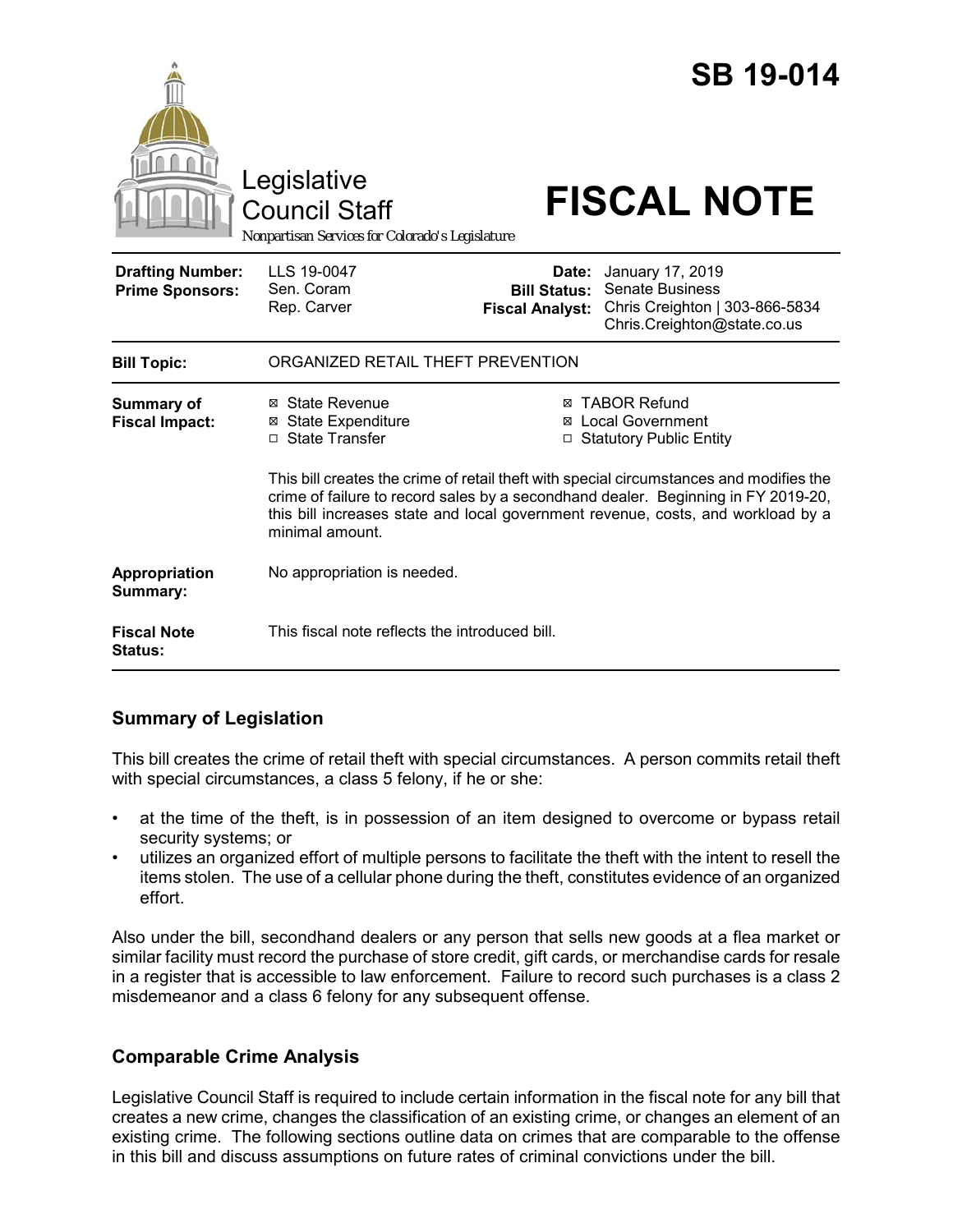January 17, 2019

**Prior conviction data**. This bill creates the new offense of retail theft with special circumstances which is a class 5 felony. This bill also changes the element of the existing crime of failure to record sales by a secondhand dealer and expands upon the definition of a "valuable article" to include store credit, gift cards, or merchandise cards. To form an estimate on the prevalence of these crimes, the fiscal note analyzed the existing offenses of possession of burglary tools, criminal conspiracy, and failure to record sales by a secondhand dealer as comparable crimes.

- *Possession of burglary tools.* There have been 291 offenders convicted and sentenced for possession of burglary tools during the last three years. Of these offenders, 248 were male, 42 were female, and 1 did not have a gender identified. Demographically, 245 were White, 21 were African American, 20 were Hispanic, 2 were Asian, 2 were classified as "Other", and 1 did not have a race identified. Of the 291 offenders sentenced, 148 were sentenced to of incarceration in the Department of Corrections with the remaining receiving some form of alternative sentence.
- *Criminal Conspiracy*. There have been 6 offenders convicted and sentenced for conspiracy to commit a felony. during the last three years. Of these offenders, all 6 were male. Demographically, 4 were White, 1 was Hispanic, and 1 did not have a race identified. Of the 6 offenders sentenced, 3 were sentenced to of incarceration in the Department of Corrections with the remaining receiving some form of alternative sentence.
- *Failure to record sales by a secondhand dealer.* There have been zero offenders convicted and sentenced for failure to record sales by a secondhand dealer during the last three years

**Assumptions.** This analysis is based on the following assumptions. Under current law, an offender suspected of retail theft using an item to overcome security could be charged with possession of burglary tools. Also under current law, an offender suspected of organized retail theft with intent to sell could be charged with criminal conspiracy which is a class 6 felony, but can be up to a class 2 felony depending on the circumstance of the crime. Because offenders convicted of the retail theft crimes created by this bill can be already be charged with a similar felony offense under current law this analysis assumes any impacts resulting from retail theft with special circumstances will be minimal. Additionally, concerning secondhand dealer records, due to the lack of convictions for the failure to record sales by a secondhand dealer, this analysis assumes a high level of compliance and that any impacts will be minimal.

Visit leg.colorado.gov/fiscalnotes for more information about criminal justice costs in fiscal notes.

### **State Revenue**

By creating the new felony of retail theft with special circumstances and modifying the existing misdemeanor offense of failure to record sales by a second hand dealer, this bill increases state revenue from criminal fines and court fees by a minimal amount beginning in FY 2019-20, credited to the Fines Collection Cash Fund, various other cash funds in the Judicial Department, and the General Fund. The fine penalty for a class 5 felony is \$3,000 to \$750,000 (retail theft) and the fine penalty for a class 2 misdemeanor is \$250 to 1,000 with a subsequent offense being a felony 6 with a fine range of \$1,000 to \$100,000 (secondhand dealer). Additionally, court fees may be imposed on a case-by-case basis for a variety of court-related costs, such as probation supervision, drug surcharges, or late fees. Because the courts have the discretion of incarceration, imposing a fine, or both, a precise state revenue impact cannot be determined. Criminal fine and court fee revenue is subject to TABOR.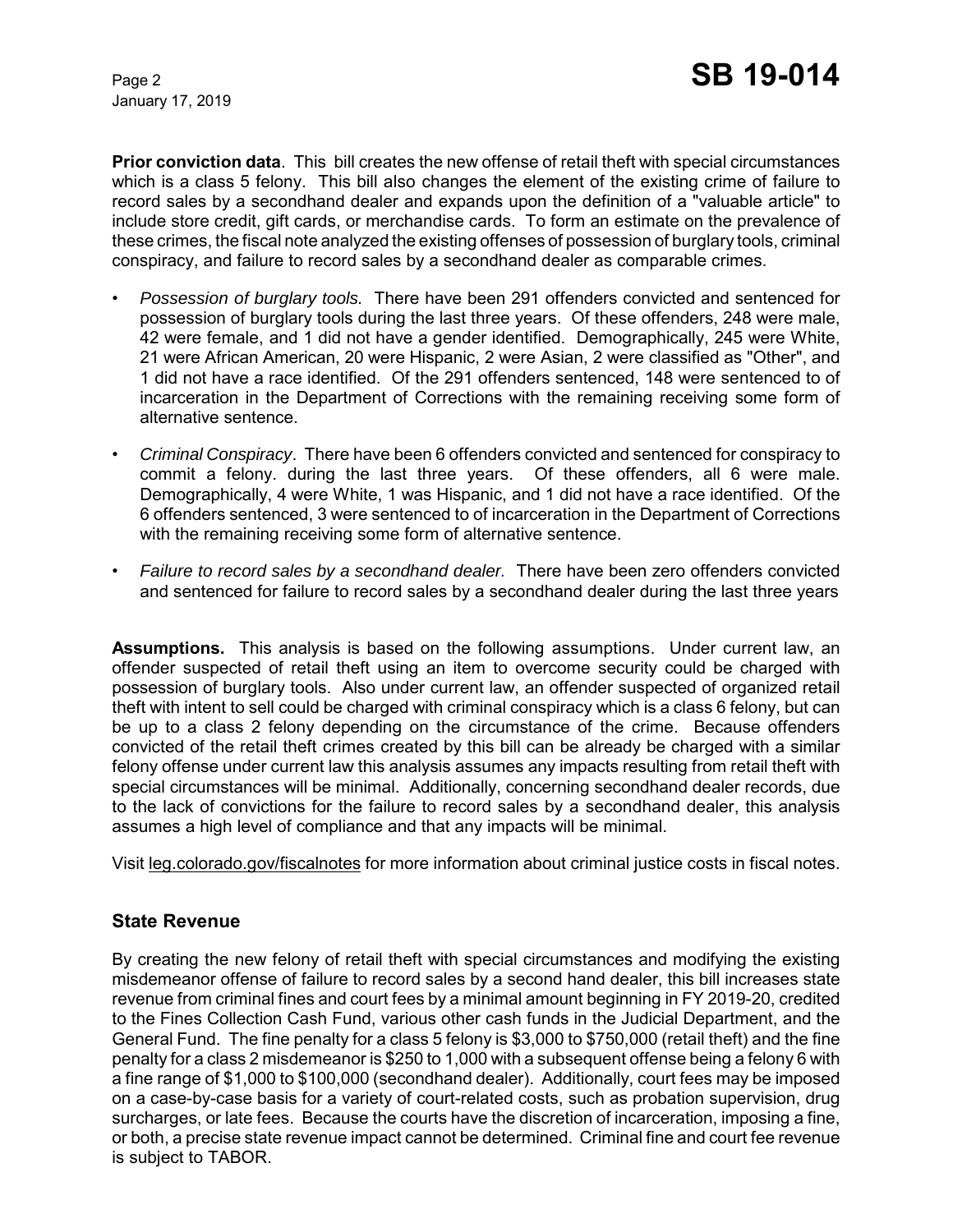January 17, 2019

# **State Expenditures**

Beginning in FY 2019-20, this bill may increases costs and workload in the Judicial Department and the Department of Corrections as described below.

**Judicial Department.** This bill will increase costs and workload for the trial courts in the Judicial Department to process additional criminal case filings. To the extent that offenders are sentenced to probation, costs and workload in the Division of Probation will increase. Costs and workload may also increase in the agencies that provide representation to indigent persons, including the Office of the State Public Defender and the Office of Alternate Defense Council. Overall, it is assumed that this workload can be accomplished within existing appropriations. Should a change in funding be required for any agency or division with the Judicial Department, the fiscal note assumes it will be addressed through the annual budget process.

**Department of Corrections.** To the extent that this bill increases the number of persons sentenced to prison for class 5 felony retail theft or a class 6 felony subsequent offense for failure to disclose sales by a secondhand retailer, costs will increase. However, at this time it is assumed that the likelihood of persons being sentenced to the custody of the DOC is minimal and that any increase in costs will be addressed through the annual budget process, if necessary.

**Department of Human Services.** To the extent that this bill increases the number of juveniles adjudicated of retail theft and sentenced to the Division of Youth Services, costs will increase. This impact is assumed to be minimal and that any increase in costs will be addressed through the annual budget process, if necessary.

**TABOR refunds.** The bill is expected to decrease state General Fund obligations for TABOR refunds by a minimal amount in FY 2019-20. Under current law and the Legislative Council Staff December 2018 forecast, the bill will correspondingly reduce the amount refunded to taxpayers via sales tax refunds on income tax returns for tax year 2020. The state is not expected to collect a TABOR surplus in FY 2020-21.

# **Local Government**

Beginning in FY 2019-20, this bill is expected to increase local government revenue, costs, and workload by a minimal amount as described below. The exact impact to a particular local government will vary depending on the number of offenses committed within its jurisdiction.

**District attorneys**. This bill will minimally increase costs and workload for district attorneys to prosecute new offenses for retail theft and failure to disclose sales by a secondhand dealer. District attorney offices are funded by counties, with each county in a judicial district contributing based on its population.

**County jails.** To the extent that additional secondhand dealers are sentenced to county jail, this bill will increase county jail costs. However, because the courts have the discretion of incarceration or imposing a fine, the precise county impact cannot be determined. Under current law, the state reimburses county jails for housing state inmates. Based on a 2018 Joint Budget Committee Staff county jail survey, the average cost to house an offender in a county jail is \$98.83 per day, but varies significantly from \$43.65 to \$350.21 per day depending on the county. For the current fiscal year, the state reimburses county jails at a daily rate of \$54.93.